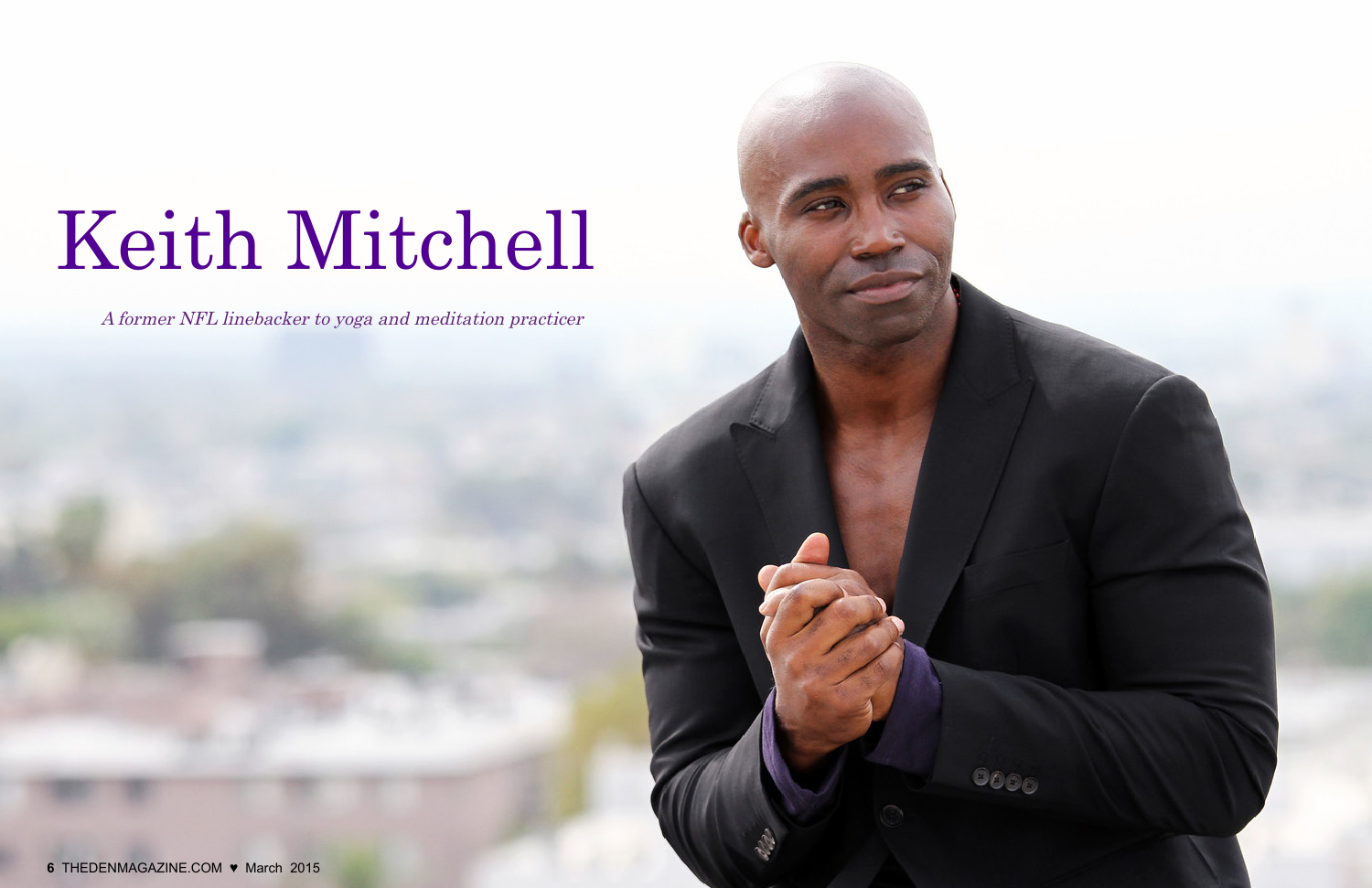

In his words we learn more about Keith's new journey, and Healing Powers Of Yoga. A truly an inspiration to all. "On the field, I was a beast at making record-setting defensive tackles and quar terback sacks which brought me great Like you, I have experienced fear, pain, great setbacks, disappointments, failures, and adversities. Life's journey promises us all many unexpected surprises - both good and bad, however, regardless of all life's events, we have control on how we manage our decisions. When this happens, we don't have to remain in a state of fear,

Keith life changed after his injury in 2003.

Keith entered into the NFL as a young free agent linebacker sporting jersey #59 for various high profile teams such as the New Orleans Saints, Houston Texans, and Jacksonville Jaguars. Now what would I do with my life? What would my identity be? This was the life question I had to contemplate over and over in my head until one day I opened myself up to trying something new and unconventional – **YOGA AND MEDITATION.**

lyzing spinal contusion which initially left me concerned about how to transition into a future of unknown possibilities that didn't seem to fit into my label of being a professional athlete. Can you imagine approaching retirement from a career you truly love at the young age of 31?

At the top of my professional game, I ascended into the 2000 Pro Bowl despite my disappointment of being an undrafted All Pro Athlete from my dream college Tex as A&M. Experiencing the trauma of being para lyzed during my football career at a young age almost felt like I had reached rock bottom. Just as I was physically paralyzed from a game injury, I discovered an even greater identity challenge to overcome, my mental paralysis which was actually rooted in fear.

recognition and helped me establish pub lic notoriety. pain, anxiety, or depression.

Without warning, my football career sud denly ended after suffering from a para - Facing one of my greatest emotional fears, I believe is symbolic of experiences that many of my clients and fans experience which may be equally just as paralyzing as a physical injury and sometimes even more so. But my testimony is proof enough that fear can be defeated in order to achieve freedom and healing.

Ironically, most people make decisions like this much later in life, however, over night my life suddenly changed. My iden tify as a successful athlete, which had been nurtured over the coarse of decades since childhood in addition to years of sweat and hard work, was stripped away within seconds after one paralyzing hit. The practice of the following mindful dis ciplines are all critical in my transformation journey. As I adopted each of these mind ful practices, I developed a new identity of authenticity which helped me find acceptance of the "treasure" within myself which had been hiding behind the sports label I had carried my whole life".